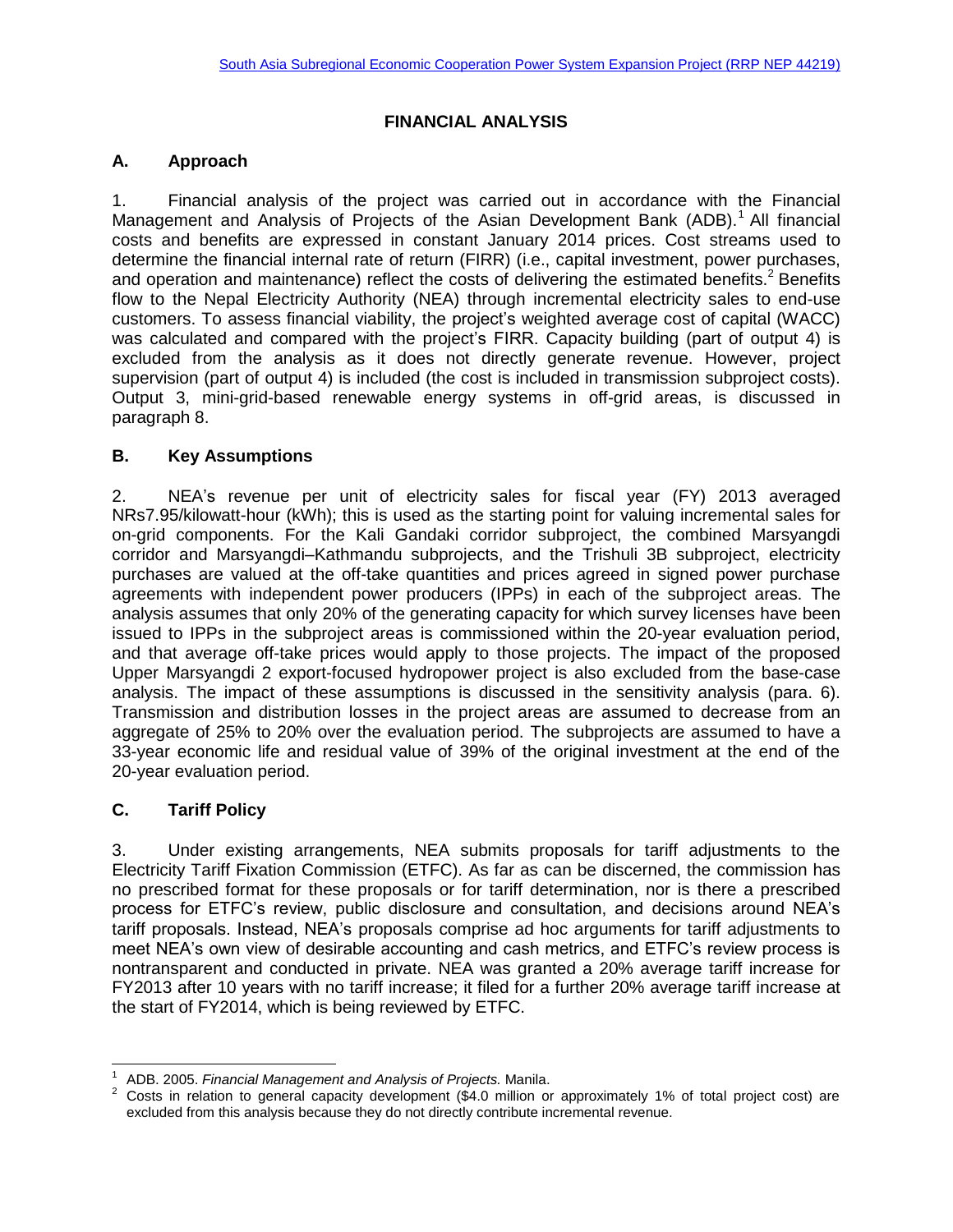## **D. Weighted Average Cost of Capital**

4. Subproject financing plans are used to estimate the WACC. Financing sources are assumed to comprise NEA and Government of Nepal equity contributions (for outputs 1–4) and foreign sources by way of the proposed Asian Development Fund (ADF) loan (outputs 1 and 2), a grant from Norway (outputs 1 and 4), and a loan from the European Investment Bank (EIB) (output 1). The government is assumed to onlend the ADF and EIB loans as local currency loans at an interest rate of 5% including margins for foreign exchange risk. The Norway grant is assumed to be passed through to NEA as Government of Nepal equity. NEA's equity is valued by adding issuing costs (1.50%) and a risk premium (2.50%) to the rate at which NEA issued its most recent domestic bond (7.75%),<sup>3</sup> giving an estimated cost of equity of 11.75%. Because NEA is not expected to earn an accounting profit or pay corporate tax in the near future, the WACC is calculated on a pre-tax basis. The domestic inflation rate is assumed as 7%. The aggregate WACC is calculated as 1.2% (Table 1).

|                                               | Amount       | Weight  | Pre-Tax<br><b>Nominal Cost</b> | <b>Pre-Tax Real</b><br>Cost | Weighted<br>Cost |
|-----------------------------------------------|--------------|---------|--------------------------------|-----------------------------|------------------|
| <b>Item</b>                                   | (\$ million) | $(\% )$ | $\frac{(9)}{0}$                | (%)                         | (%)              |
| ADB ADF loan                                  | 175.0        | 42.5    | 5.0                            | 0.0                         | 0.0              |
| European Investment Bank loan                 | 120.0        | 29.1    | 5.0                            | 0.0                         | 0.0              |
| Government of Nepal equity                    |              |         |                                |                             |                  |
| (including Norway grant)                      | 117.1        | 28.4    | 11.8                           | 4.4                         | 1.2              |
| Total<br>$\sim$ $\sim$ $\sim$<br>--<br>$\sim$ | 412.1        | 100.0   |                                |                             | 1.2              |

### **Table 1: Weighted Average Cost of Capital**

ADB = Asian Development Bank, ADF = Asia Development Fund.

Source: Asian Development Bank staff estimates.

### **E. Project Cash Flows, Rates of Return, and Sensitivity Analysis**

5. Estimated incremental pre-tax cash flows attributable to the project are based on the methodology and assumptions. Under the conservative assumptions adopted, the project is not financially viable without significant increases of end-use electricity tariffs. This is because average IPP off-take rates are currently only slightly lower than average end-use tariffs (adjusted for transmission and distribution losses), and the former escalate (in nominal terms) by an average of 3% per annum. To ensure financial viability for the aggregate project, a minimum average tariff increase of approximately 38% is required. This increase could be achieved by, for example, a 20% real increase in 2015 and then annual real increases of 1.4% for the 20-year evaluation period. Subproject FIRRs range from –6.7% to 17.0% and the aggregate FIRR is 1.4% (Table 2) after this end-use tariff adjustment.

6. The analysis examined the sensitivity of the FIRR to adverse changes in key variables: a 10% increase in capital costs, a 10% reduction in sales revenue, and a 10% increase in operation and maintenance; as well as a 1-year implementation delay and a combination of all downside scenarios. Additionally, the positive impact of a transmission use-of-system agreement to wheel electricity from the proposed Upper Marsyangdi 2 Hydropower Project to the Indian border was considered. Financial outcomes are sensitive to changes in these variables, as demonstrated by the adverse FIRRs and low switching values<sup>4</sup> evident in Table 3 (with the exception of the positive impact of inclusion of the proposed Upper Marsyangdi 2

 3 The NRs1.5 billion bond was repaid in FY2012.

<sup>4</sup> Switching value measures the percentage change in the variable required to reduce the FIRR to the project's WACC.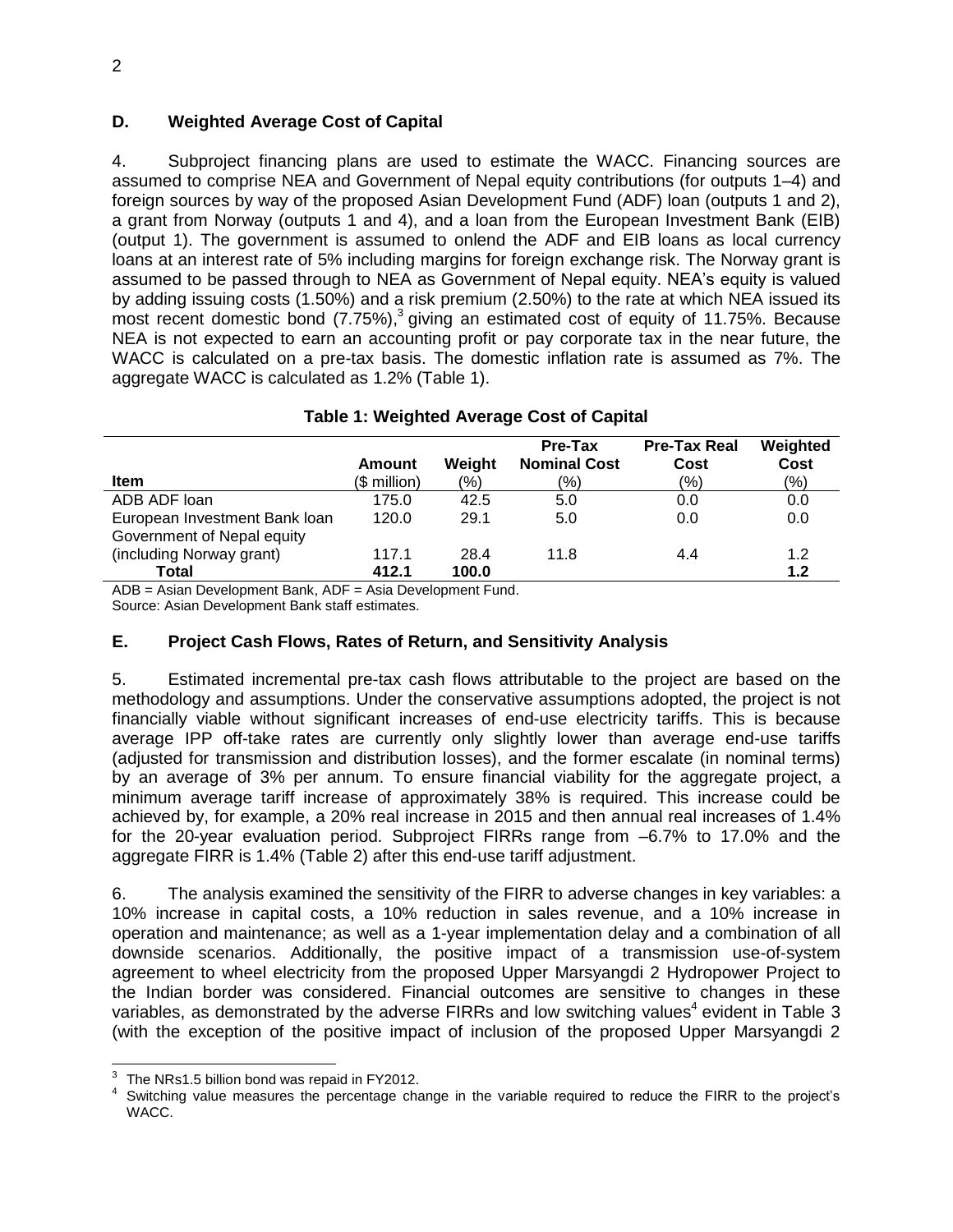Hydropower Project, which demonstrates the financial value of third party use of NEA's transmission network). This reflects the minimal gross and net cash margins that NEA would achieve, even after the tariff increases assumed in this analysis. Relaxing the conservative base-case assumptions regarding the conversion rate of survey licenses to operating hydropower stations significantly reduces the tariff increases required for financial viability. Inclusion of the Upper Marsyangdi 2 (600 megawatt) Hydropower Project, from which all output is proposed to be sold to India, reduces the required real tariff increase to 30%.<sup>5</sup> In addition, assuming that 40% of the generating capacity for which survey licenses have been issued to IPPs is commissioned within the 20-year evaluation period (rather than 20% as per the base case) reduces the real tariff increase required to 25%.

| (UNINS THIIIIUH) |                                          |                |                              |           |                      |  |  |
|------------------|------------------------------------------|----------------|------------------------------|-----------|----------------------|--|--|
|                  |                                          |                |                              |           |                      |  |  |
| Year             | <b>Revenue</b>                           | <b>Capital</b> | <b>Electricity Purchases</b> | Operating | <b>Net Cash Flow</b> |  |  |
| 2014             | 0.0                                      | 29.8           | 0.0                          | 0.0       | (29.8)               |  |  |
| 2015             | 0.0                                      | 6,976.8        | 0.0                          | 0.0       | (6,976.8)            |  |  |
| 2016             | 0.0                                      | 16,550.4       | 0.0                          | 0.0       | (16, 550.4)          |  |  |
| 2017             | 0.0                                      | 7,954.3        | 0.0                          | 0.0       | (7, 954.3)           |  |  |
| 2018             | 4,138.7                                  | 4,653.3        | 2,931.5                      | 267.0     | (3,713.1)            |  |  |
| 2019             | 7,084.3                                  | 0.0            | 4,407.8                      | 589.3     | 2,087.2              |  |  |
| 2020             | 7,568.8                                  | 0.0            | 4,935.5                      | 589.3     | 2,044.0              |  |  |
| 2021             | 8,025.9                                  | 0.0            | 5,285.2                      | 589.3     | 2,151.4              |  |  |
| 2022             | 8,499.6                                  | 0.0            | 5,619.0                      | 589.3     | 2,291.3              |  |  |
| 2023             | 8,491.2                                  | 0.0            | 5,593.2                      | 589.3     | 2,308.7              |  |  |
| 2028             | 8,233.9                                  | 0.0            | 4,936.3                      | 589.3     | 2,708.3              |  |  |
| 2033             | 5,212.9                                  | (4,935.0)      | 3,546.6                      | 492.3     | 6,109.0              |  |  |
|                  | Financial Internal Rate of Return = 1.4% |                |                              |           |                      |  |  |

#### **Table 2: Calculation of Financial Internal Rate of Returna, <sup>b</sup>**  $(NDc$  million)

<sup>a</sup> For brevity, only every 5th year is included in the table after 2023.

b Cash flow is calculated on a pre-tax basis for comparison with the pre-tax weighted average cost of capital. Source: Asian Development Bank staff estimates.

### **Table 3: Sensitivity Analysis**

| <b>Sensitivity Parameter</b>                    | <b>Variation</b> (%) | FIRR $(%)$ | Switching Value (%) |
|-------------------------------------------------|----------------------|------------|---------------------|
| Base case                                       |                      | 1.4        |                     |
| 1. Capital cost increase                        | $+10.0$              | 0.3        | 1.0                 |
| 2. Revenue decrease                             | $-10.0$              | (1.3)      | (0.7)               |
| 3. Operation and maintenance increase           | $+10.0$              | 1.2        | 10.7                |
| 4. Delay <sup>a</sup>                           | $-3.4$               | 0.7        |                     |
| 5. Combined 1-4                                 |                      | (2.7)      |                     |
| 6. Inclusion of Upper Marsyangdi 2 <sup>b</sup> |                      | (3.2)      |                     |

( ) = negative value, FIRR = financial internal rate of return.<br>ª Excludes possible impact of liquidated damages and capacity charges payable to independent power producers. <sup>b</sup> A transmission use of system agreement to wheel electricity from the Upper Marsyangdi 2 Hydropower Project would have an effect equivalent to a reduction in the subproject's capital cost.

Source: Asian Development Bank staff estimates.

7. The risk of an increase in capital costs is considered to be low: the cost estimates are based on recent tender prices but exclude tender prices deemed unrealistically low. Advance

 5 This does not take into account other benefits brought by the export-focused IPP projects, such as the 10%–20% free energy share allocated to the government. If this benefit is considered, the required real tariff increase will be further reduced, and NEA's financial sustainability will be enhanced.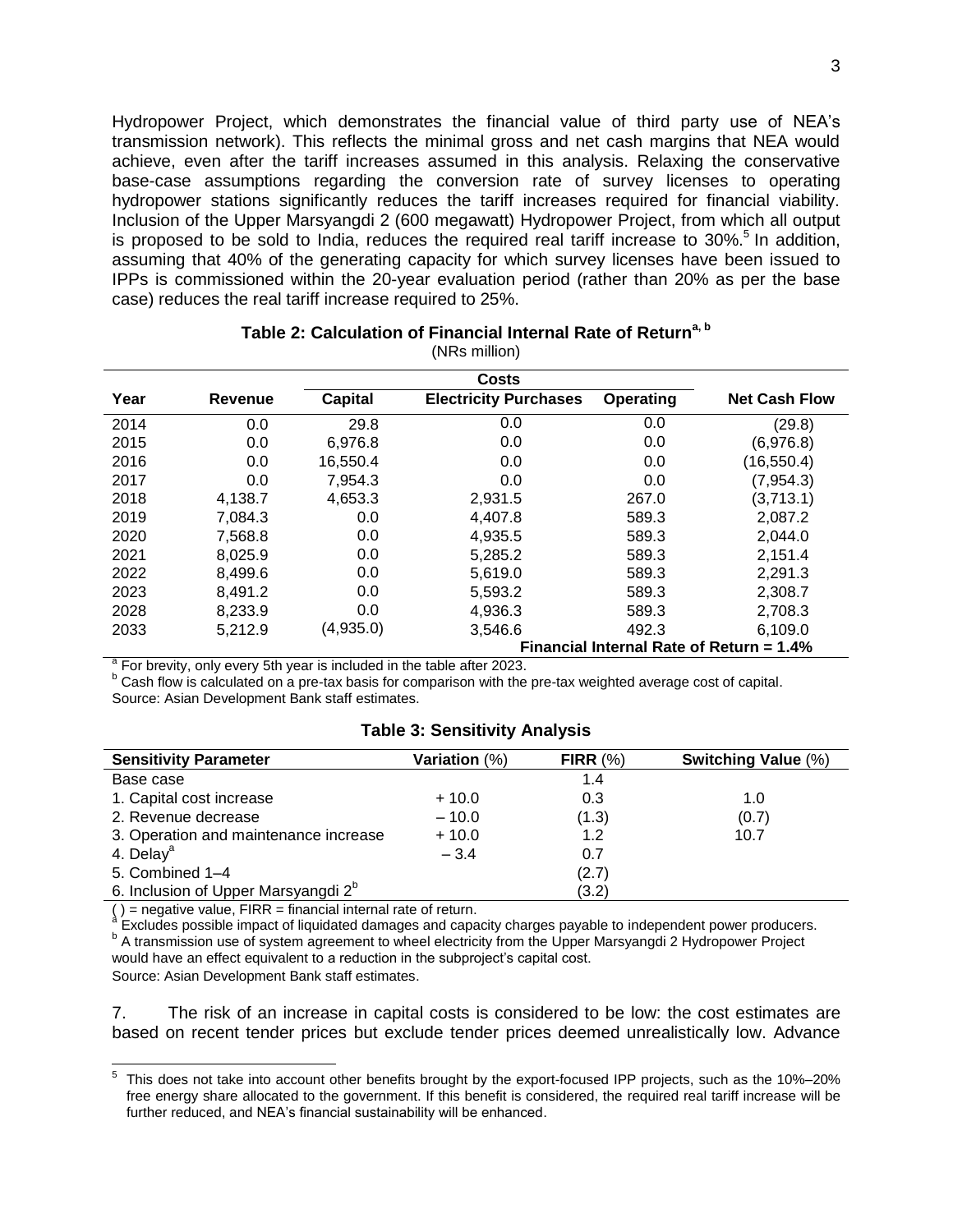procurement will lessen the time between loan effectiveness and disbursement. Further, NEA's implementation capacity is low but adequate, and consulting support will be provided for implementation. Regulatory or tariff revision risk is significant as the project is not financially viable without material increases of end-use tariffs. The process for tariff revision is opaque and ETFC is apparently not able to independently approve NEA's petitions for tariff increases. Delays in project execution in Nepal are common and NEA would potentially face claims for liquidated damages from IPPs unable to connect to the grid. NEA would also be adversely affected if project facilities are completed on time and commissioning of IPP plants in project areas is delayed.

## **F. Financial Analysis of Off-Grid Components**

8. For the off-grid component, only mini-hydro projects are revenue earning in the sense that their tariffs need to be set to repay loans from commercial banks (for which ADF loan funds will be provided, channeled to commercial banks through the Alternative Energy Promotion Centre [AEPC]). For wind and solar projects, users will only be required to contribute to plant operation and maintenance. Levelized tariffs to recover debt service and operating costs are calculated for five sample projects, and range from \$0.07/kWh for a mini-hydro, mini-grid project to \$0.15/kWh for a solar mini-grid project. These tariffs compare favorably with diesel and kerosene alternatives, and would be adequate to ensure the project FIRR is equal to the cost of borrowed funds (for mini-hydro projects). Under the assumption that only productive-use consumers would contribute to debt-service costs and all other consumers would only contribute to operation and maintenance costs, cost-recovery tariffs are estimated for the two sample minihydro projects at \$0.15/kWh for productive-use consumers and \$0.02/kWh for other consumers. User communities are expected to consider project-by-project willingness and ability to pay. Tariffs are expected to be rebalanced between productive-use consumers and domestic consumers accordingly.

## **G. Historical Financial Performance of NEA and AEPC**

9. Highlights of NEA's historical financial performance during FY2008–FY2013 are provided in the Financial Management Assessment of NEA.<sup>6</sup> NEA's financial performance is characterized by an average cost per unit of electricity sold that has been significantly greater than the average revenue per unit sold. For FY2013, the revenue gap was NRs1.8/kWh; this is despite a 20% average tariff increase that was finally granted to NEA for FY2013 after 10 years with no tariff increase. NEA is insolvent, and has insufficient cash to meet interest and principal payment obligations on borrowings from the government; to maintain its assets in good condition; and to invest in urgently needed generation, transmission, and distribution capacity. By the end of FY2013, interest and royalty arrears had increased to NRs23.4 billion, representing approximately 1 year of electricity sales. Accumulated losses of NRs27.2 billion were converted to equity in FY2011, but by the end of FY2013 losses had increased to NRs14.4 billion. NEA's liquidity position has been deteriorating rapidly, and current liabilities are now more than twice current assets. The situation is untenable and critical, as NEA is unable to pay its debts, has no remaining sources of cash available on which to draw, has no prospect of being able to discharge its accumulated arrears of interest and royalties at present tariffs and has run down the condition of its plant (including its hydroelectric plant) beyond a prudent level.

10. AEPC receives an annual budgetary allocation from the Ministry of Environment, Science and Technology, supplemented by income from interest margins charged to

 6 Financial Management Assessment of the NEA and AEPC, the supplementary linked document 27 of the RRP.